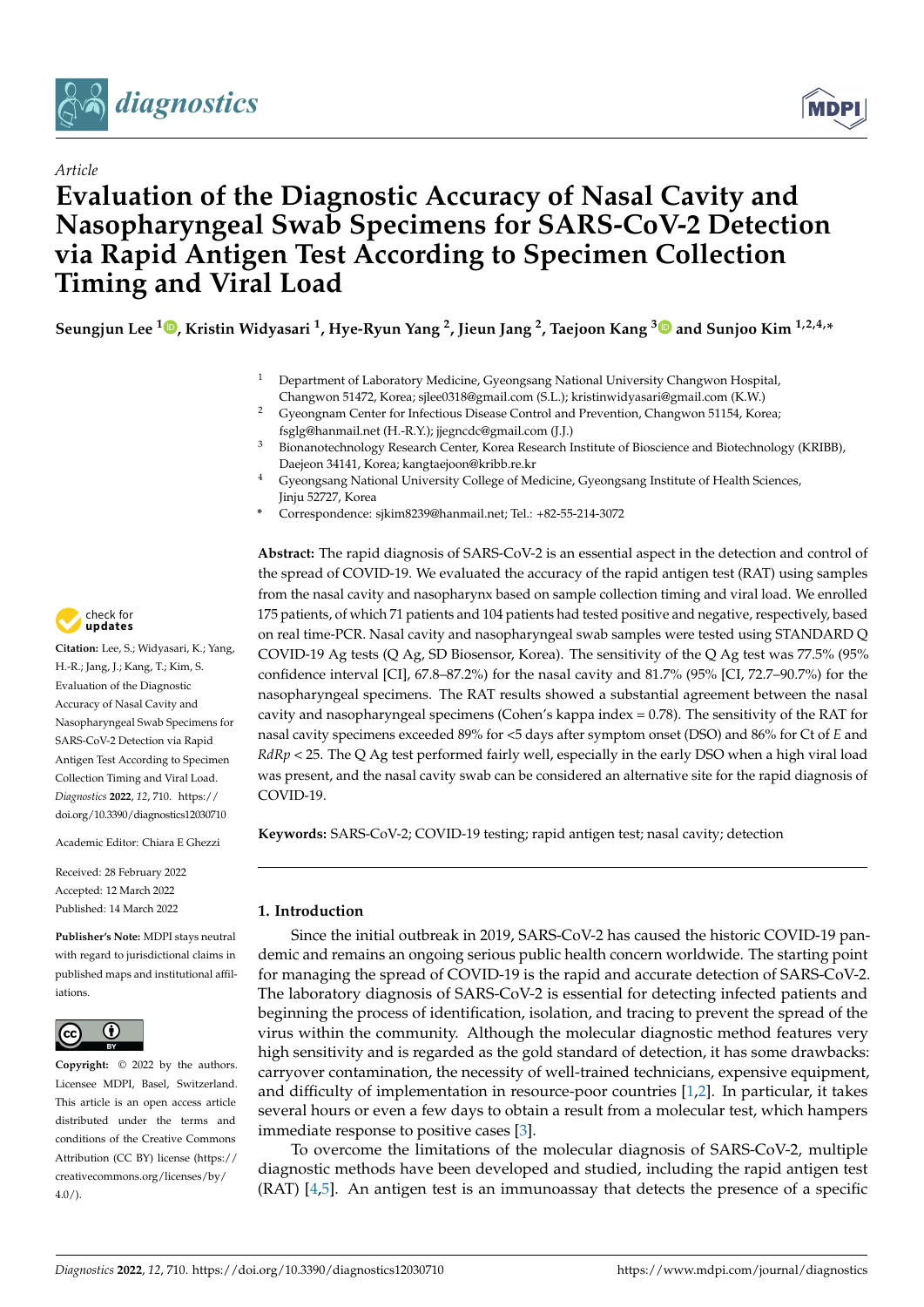viral antigen, which implies current viral infection. The RAT detects viral antigen using immobilized coated antibodies specific to SARS-CoV-2 on the device, which react with samples that are contaminated with SARS-CoV-2 fragment protein (antigen) [\[6\]](#page-9-5). RATs are relatively inexpensive, can be used at the point-of-care, and are time-effective. Most of the currently authorized tests return results in approximately 15–30 min [\[7,](#page-9-6)[8\]](#page-9-7). Even now, antigen tests are commonly used in the diagnosis of other respiratory pathogens, including influenza virus and respiratory syncytial virus [\[9\]](#page-9-8). Due to its importance for reducing the burden on molecular diagnostic laboratories, the World Health Organization (WHO) suggested the potential use of triage tests to rapidly identify SARS-CoV-2 patients to avoid the cost of high-priced molecular testing and suggested the potential utility of RATs for diagnosis [\[10,](#page-9-9)[11\]](#page-9-10). RATs could be used as effective screening tools in crowded high-risk areas, such as airport immigration checkpoints, nursing homes, and cultural performance halls [\[3\]](#page-9-2).

Furthermore, early detection of SARS-CoV-2 is crucial in the triage of patients with acute/subacute diseases during the COVID-19 pandemic. Therefore, the application of RATs as a rapid detection platform may give an early and rapid diagnosis of COVID-19, especially for asymptomatic patients with high-risk acute diseases. Early diagnosis of COVID-19 helps give the best clinical judgment before delivering healthcare, and at the same time minimize cross-infection of COVID-19 among patients, protect the healthcare workers from the possibility of cross-infection and maintain the service in the healthcare center [\[12,](#page-9-11)[13\]](#page-9-12). To give an accurate result in detection of SARS-CoV-2, it is essential to find a safe and reliable diagnostic specimen type. SARS-CoV-2 spreads via respiratory droplets from an infected person, which is propelled through the air and deposited on the mucous membranes of the mouth, nose, or eyes of persons who are nearby [\[14\]](#page-9-13). Given this fact, nasopharyngeal or oropharyngeal swab specimens are generally considered the primary choice as specimens for detection of SARS-CoV-2 and other respiratory viruses [\[15,](#page-9-14)[16\]](#page-9-15). However, as naso- and oropharyngeal sampling are uncomfortable and painful, some patients tend to avoid SARS-CoV-2 testing. In addition, a well-trained expert is required for the accurate and safe sampling from this area. Therefore, an alternative specimen sampling site that gives results as good as those from naso- or oropharyngeal specimens and does not cause pain for patients is desirable as a first step in the diagnosis of COVID-19.

Nasal cavity swabbing refers to the swab sampling of the anterior nasal cavity, which is bounded anatomically by the nares anteriorly and the hard–soft palate transition posteriorly [\[17\]](#page-9-16). A nasal cavity swab can be used to collect specimens without extreme pain and the necessity of experts for sampling [\[18\]](#page-9-17). Given that in previous studies, nasal cavity swab specimens have been reported to be as effective as nasopharyngeal swabs for identifying influenza and respiratory syncytial virus (RSV), while causing significantly less pain [\[19](#page-9-18)[,20\]](#page-9-19), we consider the nasal cavity swab to be considerably practical as an alternative method of specimen collection for the detection of SARS-CoV-2. In this study, we evaluated the analytical performance of RATs for the detection of SARS-CoV-2 from nasopharyngeal and nasal swab specimens. We hypothesized that rapid antigen testing has potential diagnostic value for SARS-CoV-2 detection and thus can be useful in resource-poor countries with high SARS-CoV-2 prevalence or in special circumstances of close contact with confirmed cases. Therefore, we prospectively conducted immunodiagnostic tests with a RAT assay using specimens from two different sampling locations: nasopharynx and nasal cavity. Furthermore, we also analyzed the data according to days from symptom onset to sampling collection (DSO) and the cycle threshold (Ct) values of real-time (RT)-PCR. We also assumed that the color intensity of the RAT may be correlated with viral numbers; therefore, we compared Ct values for RT-PCR with the color intensity of the RAT.

# **2. Materials and Methods**

# *2.1. Subjects*

This study was conducted with 71 patients confirmed by RT-PCR to be infected with SARS-CoV-2 and 104 uninfected controls. A SARS-CoV-2-positive case was defined as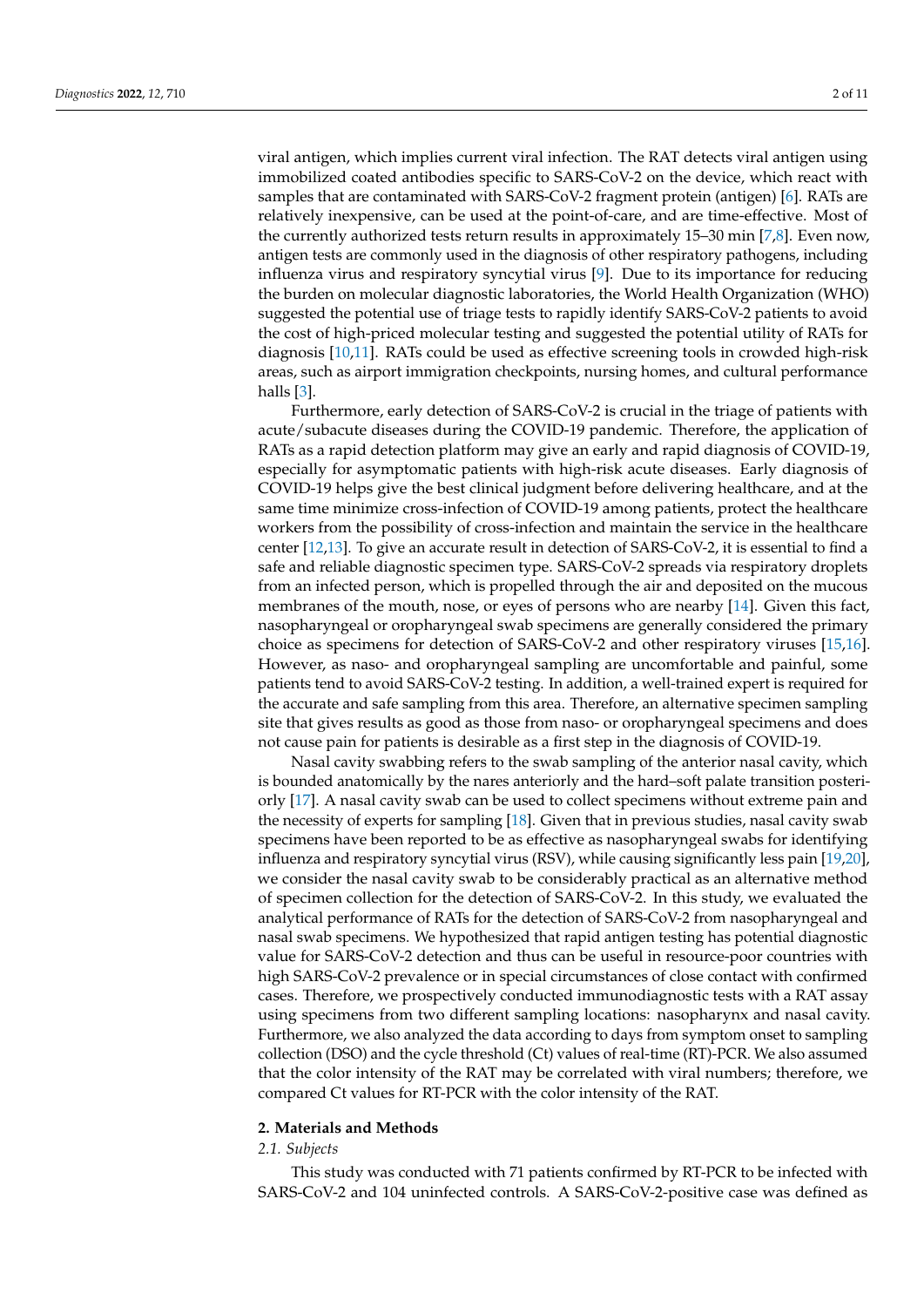any patient with a cycle threshold (Ct) value less than 35. Each SARS-CoV-2-infected patient was admitted to a hospital or institute designated for COVID-19 treatment between particle and and the control of the patients were either asymptomatic or mildly December 2020 and January 2021. These patients were either asymptomatic or mildly symptomatic. Uninfected controls were selected from patients who were admitted to  $\rm\acute{G}yeo}$ ngsang National University Changwon Hospital (GNUCH) for the management of other diseases during the same period and were screened with RT-PCR before admission. All participants agreed to this study and submitted their written informed consent. SARS-CoV-2-positive patients submitted written consent after discharge. *2.2. Sample Collection*

# 2.2. Sample Collection

Nasal cavity swabbing was carried out by inserting a flocked swab (NFS, Noble Biosciences, Hwaseung, Korea) into the nostril after blowing the nose to a depth of 1 to 2 cm and rotating three times against the surface of the nasal cavity. Following sample collection, the swab was put into a sterile conical tube. The nasopharyngeal specimen was taken from the same nostril to a depth of 5 to 7 cm using a thin, narrow-shaped flocked swab (NFS-1, Noble Biosciences). These two samples from the nasal cavity and the nasopharynx were used for the RAT. Another nasopharyngeal specimen was taken from the other nostril for molecular detection by RT-PCR. This swab was inserted into a CTM tube (Clinical Transport Medium, Noble Biosciences) with 2 mL of the virus transport medium (VTM). All specimens were transferred to GNUCH within 2–6 h and stored at room temperature.

#### *2.3. The Rapid Antigen Test (RAT) 2.3. The Rapid Antigen Test (RAT)*

The STANDARD Q COVID-19 Ag test (SD Biosensor, Suwon, Korea), a rapid chromatographic immunoassay for the qualitative detection of specific SARS-CoV-2 nucleocapsid<br>clear to detect SARS-Covid-19 Age of the STANDARD Q COVID-19 Age to detect of antigens, was used to detect SARS-CoV-2. The STANDARD Q COVID-19 Ag test, hereinafter referred as the Q Ag test, was performed following the manufacturer's instructions.<br>Briefly, each swap was instructions and mixed tube and mixed in the manufacturer's instructions. Briefly, each swab was inserted into a buffer tube and mixed 10 times. After squeezing the reaction mixture were applied to the reaction mixture were applied to the tube wall, the reaction mixture were applied to the tube swab to the tube wall, three drops of the reaction mixture were applied to the device. After<br>15 min, the great was interpreted. The subjective color intensity scores were added within 15 min, the result was interpreted. The subjective color intensity score was recorded within<br>was recorded within a range of 0 (negative) to 21 (very strong) (Figure [1\)](#page-2-0).  $T$  standard  $T$  ag test (SD  $\alpha$  Biosensor, Suwon, Suwon, Suwon, Suwon, Korea), a rapid  $\alpha$  $\frac{1}{2}$  in  $\frac{1}{2}$  and  $\frac{1}{2}$  covers  $\frac{1}{2}$  and  $\frac{1}{2}$   $\frac{1}{2}$  is equalitative specific  $\frac{1}{2}$  nu-

<span id="page-2-0"></span>

Korea). The color intensities that appeared on the test kits were compared with the color scale and  $\frac{1}{2}$  superior intensity that appeared on the color intensity that appeared within the color  $\frac{1}{2}$  appearing to your change reconditions. were recorded within the range of  $0$  to 21 as negative to very strong, respectively. **Figure 1.** Color intensity scale of the STANDARD Q COVID-19 Ag test (Q Ag) (SD Biosensor, Suwon,

# *2.4. Real-Time Reverse-Transcription Polymerase Chain Reaction (RT-PCR)*

A STANDARD M nCoV Real-Time Detection kit (SD Biosensor) was used for detection by RT-PCR assay of SARS-CoV-2 nucleic acids present in the specimens. The RT-PCR assay targets 2 highly conserved genes, i.e., envelope gene (*E*) and RNA-dependent RNA polymerase gene (*RdRp*) of SARS-CoV-2. The result was interpreted as positive only if the Ct values of both target genes were within the cutoff (≤35), and negative if they were outside the cutoff or if there was no amplification.

# *2.5. Statistical Analysis*

Diagnostic performance measures of the Q Ag test, including sensitivity, specificity, positive predictive value, negative predictive value, false-positive value, false-negative value, and accuracy, were determined using comparison analysis against results from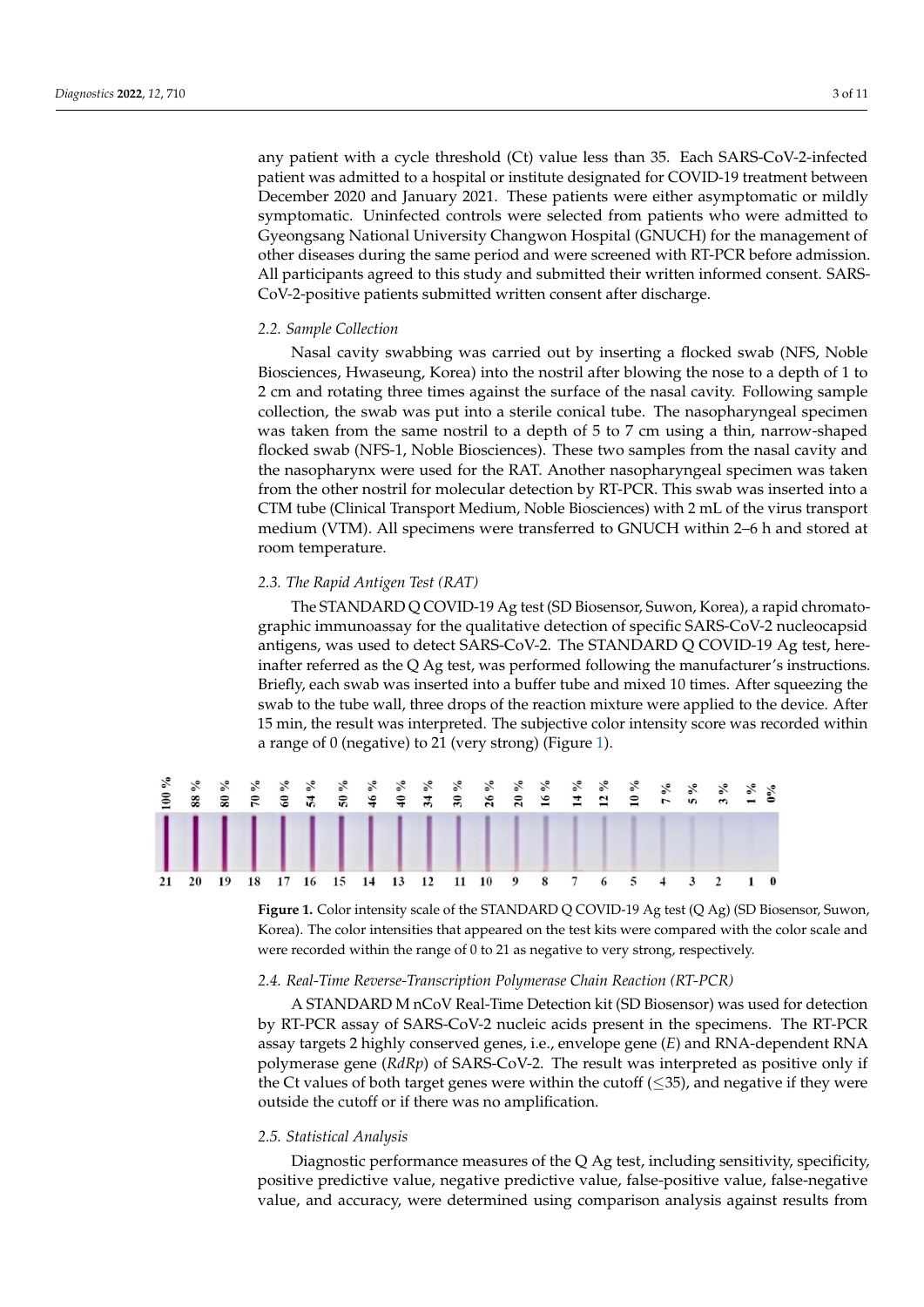RT-PCR as the gold standard. The difference in sensitivity of the Q Ag test used with nasopharyngeal swab samples versus nasal cavity swab samples was assessed using Fisher's exact test. The agreement of the Q Ag tests between the nasopharyngeal swab and the nasal cavity swab samples was assessed based on the kappa index. We also performed sensitivity analyses by restricting COVID-19-positive cases according to DSO (1–4, 5–7, and  $\geq$ 8) and Ct values (Ct < 15, 15  $\leq$  Ct < 25, 25  $\leq$  Ct  $\leq$  35). When no symptoms occurred, DSO was defined as the days from sample collection to RT-PCR confirmation. The mean differences in the Ct values for the *E* and *RdRp* between negative and positive samples based on the Q Ag test were assessed using Student's *t*-test. The correlation of the color intensity scale values from the Q Ag test with Ct values from RT-PCR was evaluated using Spearman correlation analysis. A *p*-value of <0.05 was considered statistically significant. We performed all statistical analyses using SAS software ver. 9.4 (SAS Institute Inc., Cary, NC, USA) and R version 3.6.3.

# **3. Results**

# *3.1. Sensitivity of the Q Ag Test Using Nasopharyngeal Samples*

For nasopharyngeal swab samples, the sensitivity of the Q Ag test was 81.7% (95% confidence interval, CI 72.7–90.7%) based on the RT-PCR results (Table [1\)](#page-3-0). The specificity and positive predictive value were both 100%, and the negative predictive value was 88.9% (95% CI, 83.2–94.6%). Overall accuracy was 92.6% (95% CI, 88.7–96.5%).

<span id="page-3-0"></span>**Table 1.** Diagnostic performance of the STANDARD Q COVID-19 Ag test compared to real-time PCR.

|                              |       |                                                                                                                                                                        | <b>Nasal Cavity Specimen</b> |                 |  |
|------------------------------|-------|------------------------------------------------------------------------------------------------------------------------------------------------------------------------|------------------------------|-----------------|--|
| Diagnostic Performance       | Value | Nasopharyngeal Specimen<br>95% CI<br>Value<br>72.7-90.7<br>77.5<br>$100.0 - 100.0$<br>100.0<br>$100.0 - 100.0$<br>100.0<br>$83.2 - 94.6$<br>86.7<br>0.0<br>$0.0 - 0.0$ |                              | 95% CI          |  |
| Sensitivity $(\% )$          | 81.7  |                                                                                                                                                                        |                              | 67.8–87.2       |  |
| Specificity $(\%)$           | 100.0 |                                                                                                                                                                        |                              | $100.0 - 100.0$ |  |
| Positive predicted value (%) | 100.0 |                                                                                                                                                                        |                              | $100.0 - 100.0$ |  |
| Negative predicted value (%) | 88.9  |                                                                                                                                                                        |                              | $80.6 - 92.8$   |  |
| False positive value $(\%)$  | 0.0   |                                                                                                                                                                        |                              | $0.0 - 0.0$     |  |
| False negative value (%)     | 18.3  | $9.3 - 27.3$                                                                                                                                                           | 22.5                         | $12.8 - 32.3$   |  |
| Accuracy $(\% )$             | 92.6  | 88.7-96.5                                                                                                                                                              | 90.9                         | $86.6 - 95.1$   |  |

Abbreviations: CI: confidence interval.

# *3.2. Sensitivity of the Q Ag Test Using Nasal Cavity Samples*

For the nasal cavity swab samples, the sensitivity of the Q Ag test was 77.5% (95% CI 67.8–87.2%) based on the RT-PCR results. The specificity and positive predictive value were both 100%, and the negative predictive value was 86.7% (95% CI, 80.6–92.8%). Overall accuracy was 90.9% (95% CI, 86.6–95.1%) (Table [1\)](#page-3-0).

# *3.3. Agreement between Tests with the Nasal Cavity and Nasopharyngeal Swabs*

The agreement of the Q Ag test results between the nasal cavity and nasopharyngeal swab samples is presented in Table [2.](#page-4-0) The Cohen's kappa index value was 0.78 (95% CI, 0.60–0.96), indicating substantial agreement between the two types of specimens.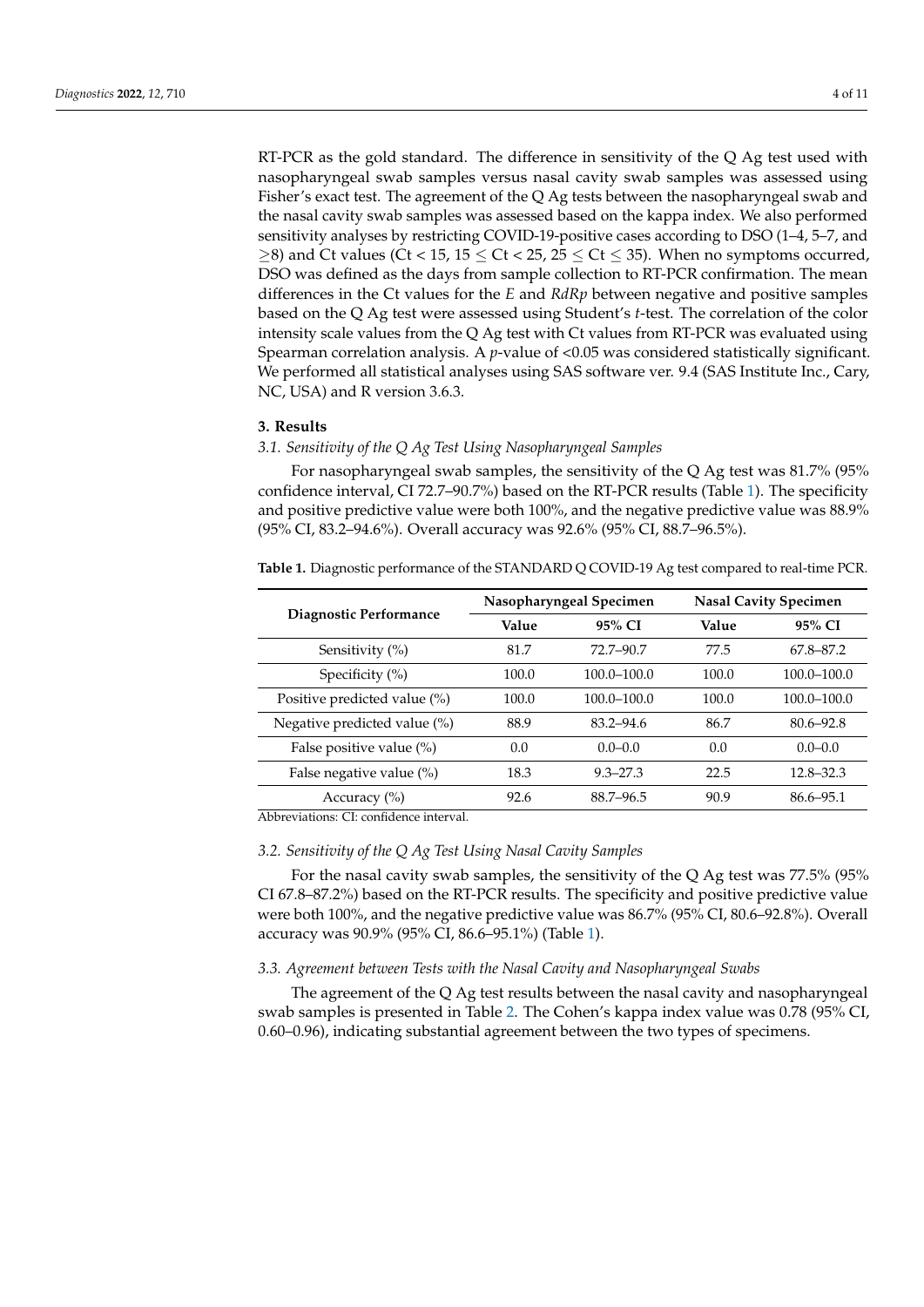|                              | Nasopharyngeal Specimen |                       |              |  |
|------------------------------|-------------------------|-----------------------|--------------|--|
| <b>Nasal Cavity Specimen</b> | <b>Positive</b>         | <b>Negative</b><br>13 | <b>Total</b> |  |
| Positive                     | 54                      |                       | 55           |  |
| Negative                     |                         |                       | 16           |  |
| Total                        | 58                      |                       |              |  |

<span id="page-4-0"></span>**Table 2.** Agreement of STANDARD Q COVID-19 Ag test between the nasal cavity and nasopharyngeal specimens.

Cohen's kappa index = 0.78 (95% CI, 0.60–0.96).

#### *3.4. Sensitivity Analysis according to DSO*

We performed a sensitivity analysis to assess whether the performance of the  $Q$  Ag test was affected by changes in certain conditions. First, we evaluated the sensitivity of the Q Ag test by restricting COVID-19-positive cases according to DSO. When DSO was between 1 and 4, the sensitivities of the Q Ag tests using nasopharyngeal and nasal cavity specimens were 96.4% (95% CI, 89.6–100.0%) and 89.3% (95% CI, 77.8–100.0%), respectively (Table [3\)](#page-4-1). In restricted subjects with a DSO of 5–7, the sensitivity decreased (for nasopharyngeal: 77.4%, 95% CI, 62.7–92.1%; for nasal cavity: 74.2%, 95% CI, 58.8–89.6%). When the DSO was  $\geq$ 8, the sensitivity was 58.3% (95% CI, 30.4–86.2%) for both nasopharyngeal and nasal cavity samples. No statistical difference in the sensitivity of the Q Ag test between nasopharyngeal swab samples and nasal cavity swab samples was found  $(p = 0.82)$ . Nevertheless, our study showed a significant difference in the sensitivities of the samples that were taken at an extended number of days after symptom onset ( $\geq$ 8 days) compared to those taken earlier (1–4 days) (*p <* 0.01).

<span id="page-4-1"></span>**Table 3.** Sensitivities of STANDARD Q COVID-19 Ag test according to time from symptom onset to sample collection (DSO).

|            | Nasopharyngeal Specimen |                |                |        | <b>Nasal Cavity Specimen</b> |                |               |        |
|------------|-------------------------|----------------|----------------|--------|------------------------------|----------------|---------------|--------|
| <b>DSO</b> | N                       | Sensitivity, % | 95% CI         | $v^*$  | N                            | Sensitivity, % | 95% CI        | $p^*$  |
| Overall    | 58                      | 81.7           | 72.7–90.7      |        | 55                           | 77.5           | 67.8–87.2     | 0.82   |
| $1-4$ days | 27                      | 96.4           | $89.6 - 100.0$ |        | 25                           | 89.3           | 77.8–100.0    |        |
| 5-7 days   | 24                      | 77.4           | $62.7 - 92.1$  | 0.11   | 23                           | 74.2           | 58.8–89.6     | 0.12   |
| $>8$ days  |                         | 58.3           | $30.4 - 86.2$  | < 0.01 |                              | 58.3           | $30.4 - 86.2$ | < 0.01 |

\* *p* for comparison between DSO of 5–7 days and ≥8 days vs. 1–4 days; Abbreviations: N, number of COVID-19 Ag positives, CI, confidence interval.

#### *3.5. Sensitivity Analysis according to Ct Value*

Furthermore, we performed sensitivity analysis by classifying COVID-19 positives according to Ct values of the *E* and *RdRp* (Table [4\)](#page-5-0). In this analysis, we performed Q Ag testing using specimens diagnosed as positive by RT-PCR, within which Ct value intervals of *E* and *RdRp* were divided into three groups, i.e., Ct < 15, 15  $\leq$  Ct < 25, and 25  $\leq$  Ct  $\leq$  35. The sensitivity of the Q Ag test for samples with Ct values for the  $E < 15$  was 100% for both nasopharyngeal and nasal cavity swab specimens. When we restricted positive cases to Ct values between 15 and 25, the sensitivities of the Q Ag test slightly declined to 95% (95% CI, 88.3–100%) and 87.5% (95% CI, 88.3–100%) for nasopharyngeal and nasal cavity specimens, respectively. However, the sensitivity of Q Ag test significantly decreased to 26.7% for both nasopharyngeal and nasal cavity specimens when we restricted the positive cases to Ct values of the *E* to 25  $\leq$  Ct  $\leq$  35. We also observed a similar pattern when we used the Ct values of *RdRp* to restrict COVID-19 cases (data not shown).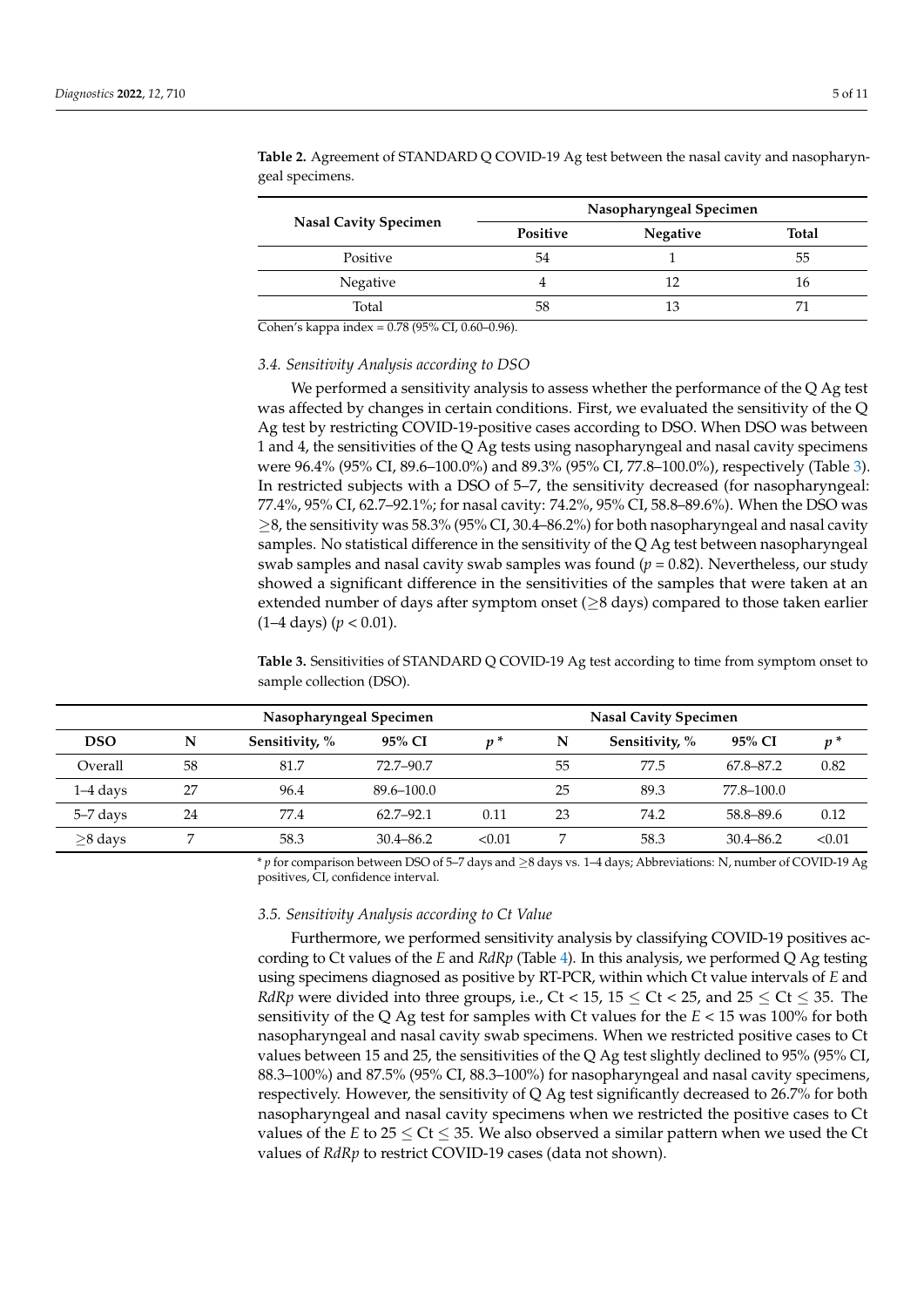| Nasopharyngeal Specimen |                |                |                | <b>Nasal Cavity Specimen</b> |    |                |              |        |
|-------------------------|----------------|----------------|----------------|------------------------------|----|----------------|--------------|--------|
| <b>Ct Value</b>         | N              | Sensitivity, % | 95% CI         | $p^*$                        | N  | Sensitivity, % | 95% CI       | $p^*$  |
| Overall                 | 58             | 81.7           | 72.7-90.7      |                              | 55 | 77.5           | 67.8-87.2    | 0.82   |
| E                       |                |                |                |                              |    |                |              |        |
| Ct < 15                 | 16             | 100.0          | 100.0-100.0    |                              | 16 | 100.0          | 100.0–100.0  |        |
| 15 < Ct < 25            | 38             | 95.0           | 88.3-100.0     | < 0.01                       | 35 | 87.5           | 77.3-97.8    | 0.01   |
| 25 < Ct < 35            | $\overline{4}$ | 26.7           | $4.3 - 49.1$   | < 0.01                       | 4  | 26.7           | $4.3 - 49.1$ | < 0.01 |
| RdRp                    |                |                |                |                              |    |                |              |        |
| Ct < 15                 | 22             | 100.0          | 100.0-100.0    |                              | 21 | 95.5           | 86.8-100.0   |        |
| 15 < Ct < 25            | 33             | 91.7           | $82.6 - 100.0$ | 0.06                         | 31 | 86.1           | 74.8–97.4    | 0.07   |
| 25 < Ct < 35            | 3              | 23.1           | $0.2 - 46.0$   | < 0.01                       | 3  | 23.1           | $0.2 - 46.0$ | < 0.01 |

*Diagnostics* **2022**, *12*, x FOR PEER REVIEW 6 of 11

<span id="page-5-0"></span>**Table 4.** Sensitivities of STANDARD Q COVID-19 Ag test according to Ct values for *E* and *RdRp*.

\* *p* for comparison between  $15 \leq Ct < 25$  and  $25 \leq Ct \leq 35$  vs. Ct value <15; Abbreviations: N, number of COVID-19 Ag positives; CI, confidence interval.  $\begin{bmatrix} P \end{bmatrix}$  for comparison between 15  $\leq$  C( $\leq$  25 and 25  $\leq$  C( $\leq$  53

# *3.6. Comparison of Ct Values between Positive and Negative Samples Based on Q Ag Test 3.6. Comparison of Ct Values between Positive and Negative Samples Based on Q Ag Test*

The mean (SD) Ct value for the *E* was 18.5 (5.2) for Q-Ag-positive specimens and 29.2 (4.0) for Q-Ag-negative nasopharyngeal specimens (*p* < 0.01) (Supplementary Table S1). The mean (SD) Ct for the *E* was 18.4 (5.3) for Q-Ag-positive specimens and 27.5 (5.3) for Q-Agnegative nasal cavity specimens (*p* < 0.01). Spearman's rank coefficient of correlation (rho) between Q Ag test color intensity and Ct value for the *E* was −0.876 for nasopharyngeal and −0.725 for the nasal cavity samples (both *p* < 0.01). These results suggest that Q Ag test color intensity and Ct value have a strong negative correlation. When the color intensity was stronger, the Ct value [te](#page-5-1)nded to be lower (Figure 2). Observation of the correlation of the Q Ag test and Ct values of the *RdRp* showed similar results as those for the *E* (data not shown).

<span id="page-5-1"></span>

very weak; 21: very strong) and Ct values for the E determined by real-time PCR. (a) nasopharyngeal 1: very weak; 21: very strong) and Ct values for the *E* determined by real-time PCR. (**a**) nasophaswab specimens (rho =  $-0.876$ ,  $p < 0.01$ ), (b) nasal cavity swab specimens (rho =  $-0.725$ ,  $p < 0.01$ ). **Figure 2.** Spearman's correlation analysis of the color intensity of the rapid antigen test (0: negative; 1:

# 4. Discussion

**4. Discussion** useful for diagnosing COVID-19? Second, is the nasal cavity an optimal site for specimen collection for RAT? Third, does the color intensity of RAT correlate with viral load? To answer these questions, we evaluated the performance of the Q Ag test kit, a RAT that has Before taking the first steps in this study, we had three questions. First, is the RAT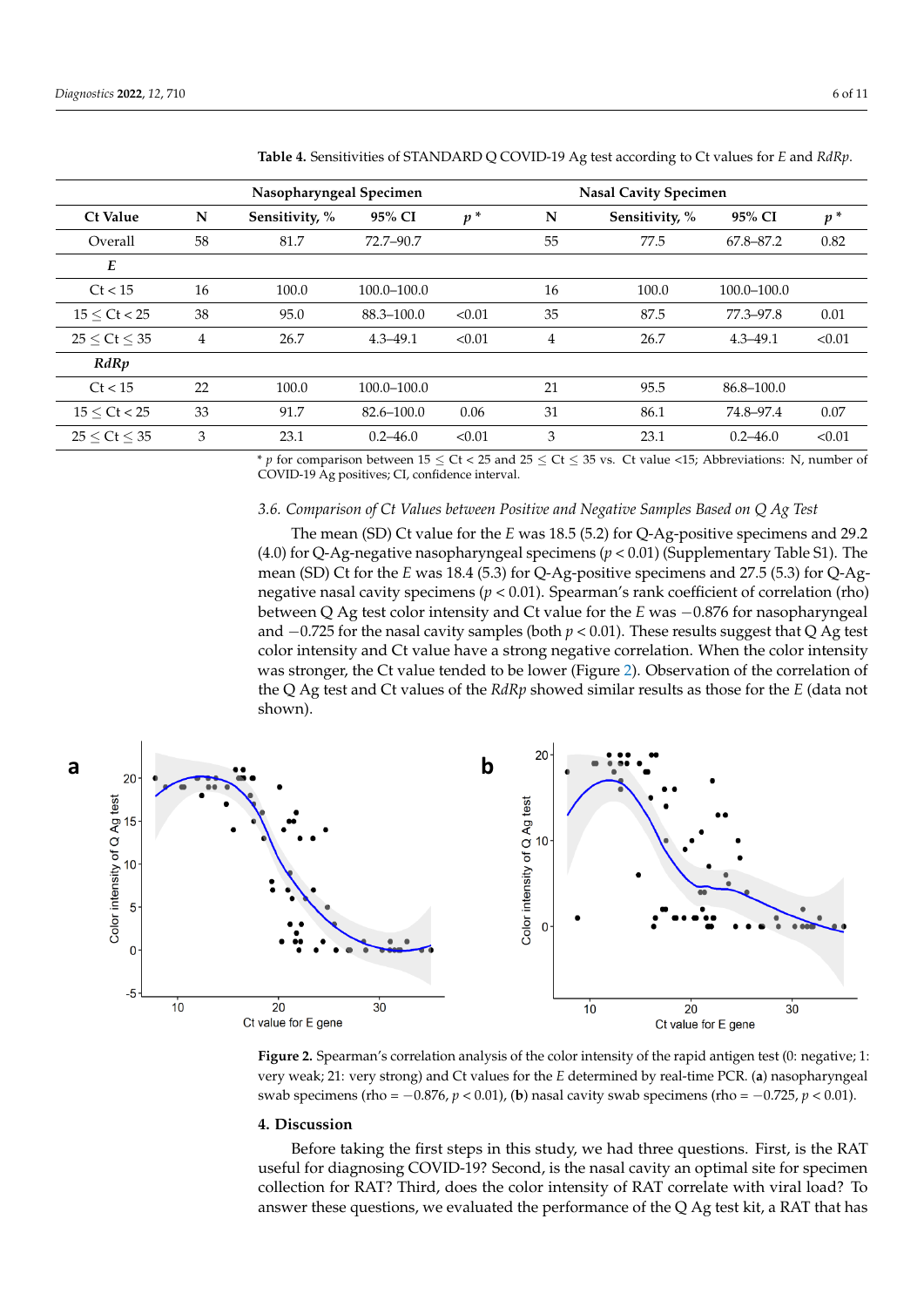been widely used in South Korea, using specimens that were taken from the nasopharynx and the nasal cavity. We also evaluated the correlation between the Ct values from RT-PCR and the RAT color intensity.

Our study demonstrated that the overall sensitivity of the Q Ag test exceeded 81% and 77% for nasopharyngeal swab and nasal cavity swab specimens, respectively, with a 100% specificity for both sampling sites. There was no significant difference in the sensitivity between these two locations ( $p = 0.82$ ). These values of sensitivities are acceptable according to the US Food and Drug Administration (FDA) regulations, which mention that an antigen test should have an at least 80% sensitivity and 98% specificity [\[21\]](#page-9-20).

The sensitivity and accuracy of RATs have become a topic of discussion that has triggered numerous studies. One systematic review reported that the overall sensitivity of RATs was 56.2% (95% CI 29.5–79.8%) [\[5\]](#page-9-4). Another comparative analytical study that was conducted in South Korea using the RATs that were also used in our study (SD Biosensor Q Ag) showed a sensitivity range of 60.0–71.4% based on the site of sample collection [\[22\]](#page-9-21), and 17.5% for admitted patients [\[23\]](#page-9-22). These reported ranges of sensitivities are low compared to our results.

This discrepancy in RAT sensitivity may be due to several factors, including differences in the methods of collection and handling of specimens, DSO, type of assays, disease severity, or the type of sample used. Previous studies that reported poor performance of RATs used stored specimens rather than fresh specimens [\[6\]](#page-9-5) or did not include specific information regarding DSO ranges [\[23\]](#page-9-22). Meanwhile, in our study, we used fresh swab specimens, and the DSO was correctly recorded. Although some studies [\[24](#page-9-23)[,25\]](#page-10-0) have reported that storage of samples did not affect RAT sensitivity, evidence that storage conditions affect antigen test sensitivity was recently published [\[26\]](#page-10-1). The sensitivity of RAT declined from 75.3% for fresh specimens to 70.9% for frozen specimens [\[26\]](#page-10-1). Therefore, we expect that accurate timing in the performance of the RAT (i.e., DSO) and the storage conditions of specimens highly affect RAT sensitivity. Hence, the results of our study, which demonstrated the relatively higher sensitivity of RATs compared to the studies mentioned above [\[5](#page-9-4)[,22](#page-9-21)[,23\]](#page-9-22), are reasonable, as we used fresh specimens and precise timing for sample collection (within 7 DSO). Moreover, there have also been some studies reporting a relatively high performance of RAT for the detection of SARS-CoV-2. A study that was conducted in the Netherlands reported that the overall Q Ag test sensitivity was 84.9% in a non-hospitalized symptomatic population, which increased to 95.8% for specimens collected before 8 DSO [\[27\]](#page-10-2). From the same study, when the Ct value of the *E* was <25, the sensitivity of the RAT increased to 99.1% [\[27\]](#page-10-2). Their study showed a better sensitivity than ours and, most importantly, they included a large population (*n* = 970). A study from South Korea also reported that the sensitivity and specificity of Q Ag test reached 89.2% and 96.0%, respectively [\[28\]](#page-10-3). In addition, a study on specimens obtained by nasopharyngeal and oropharyngeal swab demonstrated a clinical sensitivity for RAT of up to 94.7% for specimens collected within a week of DSO compared with RT-PCR [\[29\]](#page-10-4).

We noticed that the sensitivity of the Q Ag test was significantly lower in the specimens that were collected after an extended time ( $\geq$ 8 DSO) compared to the specimens that were collected within 5 DSO. This finding is in accordance with previously reported results from the Netherlands [\[27\]](#page-10-2). The viral load has been reported to reach its peak (108.1 copies) at 4.3 days after onset and is estimated to decline at rate of 0.17 log10 units per day [\[30\]](#page-10-5). Hence, our finding that demonstrated a higher sensitivity of the Q Ag test in the specimens that were collected before 5 DSO is plausible.

As been reported before, Ct values are inversely related to viral RNA copy number [\[31\]](#page-10-6). A lower Ct value implies a high accumulation of viral load. Therefore, we restricted our evaluation based on the Ct values of the *E* and *RdRp*. When the Ct values of both *E* and *RdRp* were less than 25, the sensitivity exceeded 90% for nasopharyngeal specimens and 85% for nasal cavity specimens. However, when the Ct values were >25, the sensitivity declined to as low as 26% and 23% for the *E* and *RdRp*, respectively. Nevertheless, the overall sensitivity of the Q Ag test in our study was still higher than previously reported data [\[22\]](#page-9-21). We assume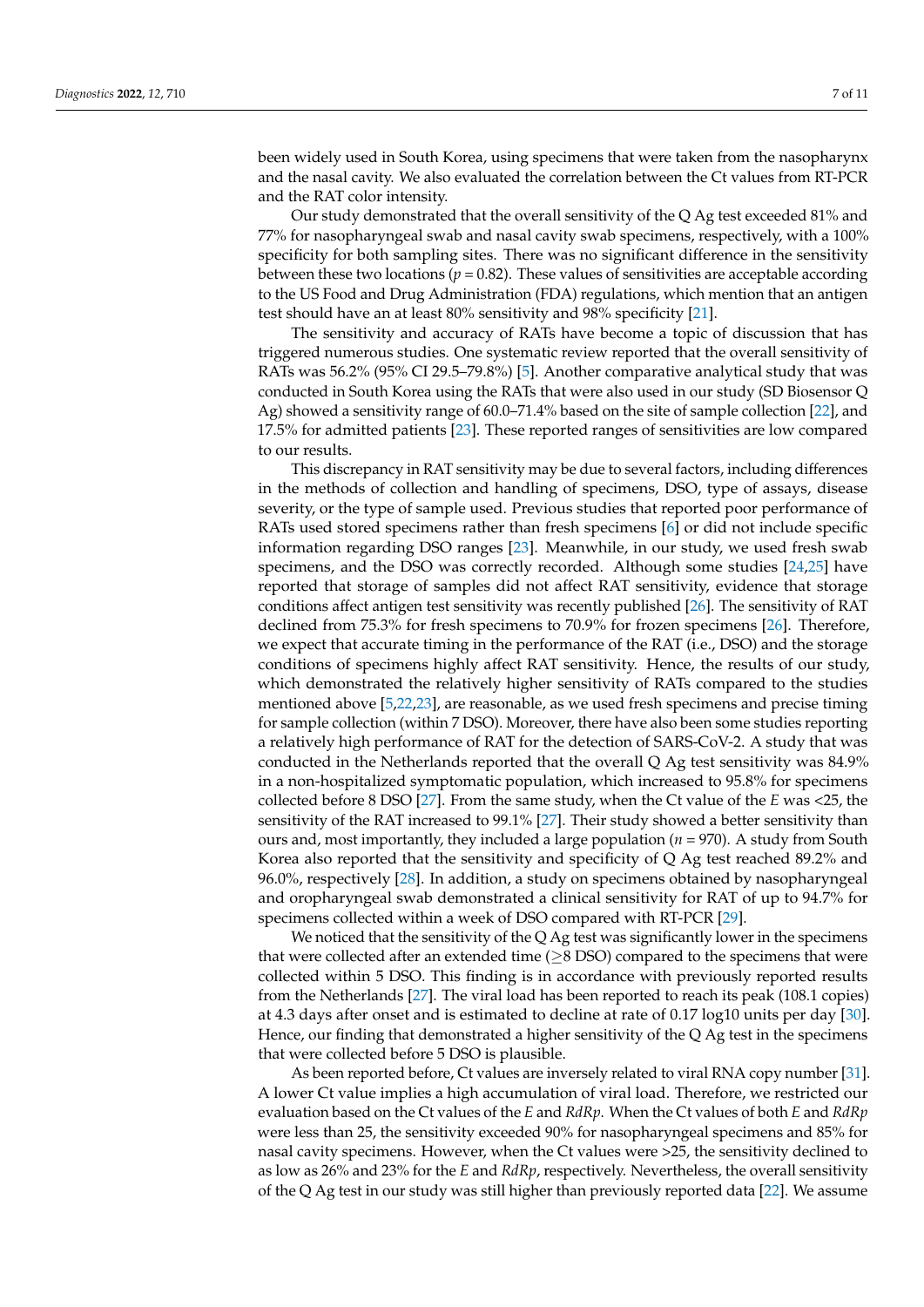that this discrepancy is due to the difference in the specimen composition that was used. As we mentioned above, when the Ct values were >25, we observed a significant decline in the sensitivity of the Q Ag test. Therefore, when the proportion of specimens with Ct values >25 was greater, the overall sensitivity was lower. We noticed that only a few patients (around 7%) had Ct values > 25 in our study, whereas there were 48.1% with these Ct values in a Korean nationwide surveillance study [\[22\]](#page-9-21). Therefore, as demonstrated in our study, the Q Ag test showed relatively good performance for diagnosis of COVID-19 during early DSO and when Ct values were <25.

Most studies about RAT sensitivity have used either nasopharyngeal or oropharyngeal specimens [\[22,](#page-9-21)[23,](#page-9-22)[27](#page-10-2)[,28\]](#page-10-3). The specimen collection site is one of the most important factors that determine the sensitivity and accuracy of diagnosis. Adequate specimen collection in a virus-rich area with optimal technique is critical for the diagnosis of COVID-19. A nasopharyngeal swab is highly recommended for collecting specimens for SARS-CoV-2 testing [\[32,](#page-10-7)[33\]](#page-10-8). However, a nasopharyngeal swab has its own disadvantages, such as the potential to cause discomfort, pain, and even bleeding. In addition, it is essential to have a specialist to collect specimens from the nasopharynx as they must wear personal protective equipment. Therefore, a specimen collection method that is easier and causes less pain is required.

Nasal swabs have been recommended as an alternative specimen collection method for SARS-CoV-2 detection in symptomatic patients [\[34\]](#page-10-9). Acquiring a specimen from the nasal cavity for diagnosis of COVID-19 is pain-free, compliant, and comfortable; moreover, self-collection is possible. A previous study demonstrated that the antigen test using the QuickNavi-COVID19 Ag kit with anterior nasal samples showed 72.5% sensitivity and 100% specificity [\[35\]](#page-10-10).

In our study, we demonstrated an overall good performance of the Q Ag test in nasopharyngeal swab specimens (81.7%), and relatively good performance in nasal cavity swab specimens (77.5%). Given that the sensitivity of the Q Ag test when using a specimen from the nasal cavity was considerably comparable and acceptable for the detection of SARS-CoV-2, we conclude that a nasal cavity swab may be a good option as an alternative specimen collection method for detection of SARS-CoV-2 when nasopharyngeal sampling is hard to perform due to shortage of resources such as specialized medical personnel or protection equipment.

Viral load is a crucial factor in determining the sensitivity of RATs [\[3,](#page-9-2)[6](#page-9-5)[,29](#page-10-4)[,36\]](#page-10-11). The sensitivity of the Q Ag test was significantly higher when the Ct values of the *E* and *RdRp* were <25. The evaluation of RAT was based on the color intensity that appeared on the cassette, where the color intensities depend on the amount of SARS-CoV-2 antigen present in the sample. The distributions of the Q Ag color intensity and Ct values showed a substantial correlation, especially for nasopharyngeal samples. This finding implies that the color intensity of the Q Ag test result corresponds with the viral load. When the viral loads are high (indicated by lower Ct values), the color intensities are stronger. The correlation between these two parameters is consistent with previously reported results [\[27\]](#page-10-2), suggesting that the subjective interpretation of color intensity in rapid antigen testing could be used as a surrogate indicator to estimate viral load.

The wild-type of SARS-CoV-2 was dominantly detected in South Korea since its first reported case in January 2020 to early 2021. Given that this study was conducted on December 2020 to January 2021, only wild-type SARS-CoV-2 was used to evaluate performance of the Q Ag test. A recent published study reported that RAT showed high sensitivity to detect most of variant of concerns (VOCs), i.e., alpha, beta, and gamma as high as wild-type [\[37\]](#page-10-12). Therefore, we assumed that the Q Ag test that used in our study may give an akin result to test other variants of SARS-CoV-2. The differences in the sensitivity of Q Ag test may occur among variants of SARS-CoV-2 considering the mutations that arises, however Q Ag test may still give a comparable result for screening of SARS-CoV-2 as the first step of diagnosis of COVID-19.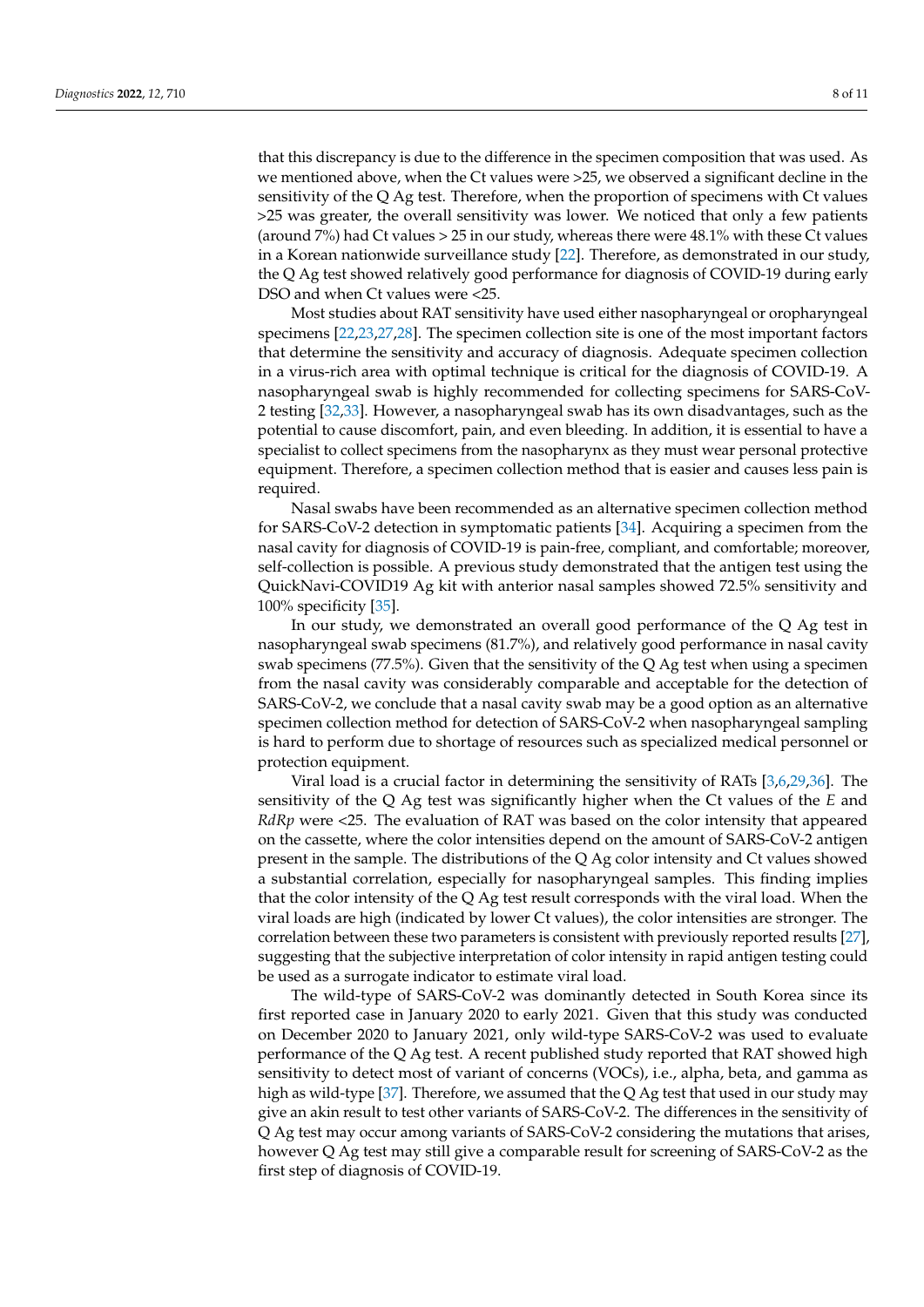Finally, the sensitivity of RAT may also be affected by the personnel who conduct the assessment. Even though RAT is relatively easy to perform, specimen collection especially the one from the nasopharyngeal cavity may become a great challenge for the inexperienced personnel. An inaccurate sampling procedure due to the lack of experience may result in false negative, which leads to a lower degree of sensitivity and specificity of the RAT itself. Therefore, well-trained healthcare personnel become one of the crucial factors that determines the performance of the RAT. Nonetheless, given that in our study, we also found that Q Ag test showed a good performance for detection of SARS-CoV-2 from specimens that were obtained from less difficult sampling sites, i.e., nasal cavity, we expect that the Q Ag test could be a handy point-of-care testing kit for detection of SARS-CoV-19 that can be used on daily basis when well-trained healthcare personnel are limited.

# **5. Conclusions**

In conclusion, we confirmed that a relatively high sensitivity was obtained for the Q Ag test when fresh specimens of DSO  $\leq$  5 or Ct < 25 were used. RAT could be used as a screening tool in particular situations, such as highly suspicious contacts or triage in an emergency department. Moreover, considering that the Q Ag assay provided 100% specificity in our study as well as in a Korean nationwide surveillance study [\[22\]](#page-9-21), this RAT may be a favorable specific detection method for SARS-CoV-2. A high-specificity test will correctly rule out almost everyone who does not have the disease and will not generate many false-positive results. False positives should be avoided to prevent unnecessary additional testing and inappropriate isolation measures.

Furthermore, since the results obtained from the nasal cavity showed comparable sensitivity to those from nasopharyngeal specimens, the nasal cavity could be carefully considered an alternative site for sample collection for the diagnosis of COVID-19.

**Supplementary Materials:** The following supporting information can be downloaded at: [https:](https://www.mdpi.com/article/10.3390/diagnostics12030710/s1) [//www.mdpi.com/article/10.3390/diagnostics12030710/s1,](https://www.mdpi.com/article/10.3390/diagnostics12030710/s1) Table S1: Comparison of Ct values of *E* gene and *RdRp* gene in positives and negatives read of rapid antigen test (RAT) from two different location of sample collection.

**Author Contributions:** Conceptualization, S.L. and S.K.; sample collection and experiment, H.-R.Y.; Statistical analysis, J.J.; writing—original draft, S.L. and K.W.; writing—review and editing, T.K. and S.K.; supervision and funding acquisition, T.K. and S.K. All authors have read and agreed to the published version of the manuscript.

**Funding:** This research was supported by national R&D programs through the National Research Foundation (NRF) of Korea funded by the Ministry of Science and ICT (MSIT) of Korea (NRF-2021M3H4A1A02051048, NRF-2021M3E5E3080379, NRF-2021M3E5E3080382, NRF-2021R1I1A3044483, and NRF-2018M3A9E2022821), Global Frontier Program through Center for BioNano Health Guard funded by MSIT of Korea (H-GUARD\_2013M3A6B2078950), Technology Development Program for Biological Hazards Management in Indoor Air through Korea Environment Industry and Technology Institute (KEITI) funded by the Ministry of Environment (ME) of Korea (2021003370003), Nanomedical Devices Development Program of National Nano Fab Center (CSM2105M101), and KRIBB Research Initiative Program (1711401381). The funders had no role in the study design, data collection, and interpretation, or the decision to submit the work for publication.

**Institutional Review Board Statement:** This study was approved by the institutional review board (IRB) of GNUCH (IRB No. 2020-11-021).

**Informed Consent Statement:** Not applicable.

**Data Availability Statement:** Data of this study can be available on reasonable request.

**Acknowledgments:** The authors were indebted to Jeongmi Kim, for her dedication.

**Conflicts of Interest:** No potential conflict of interest was reported by the authors.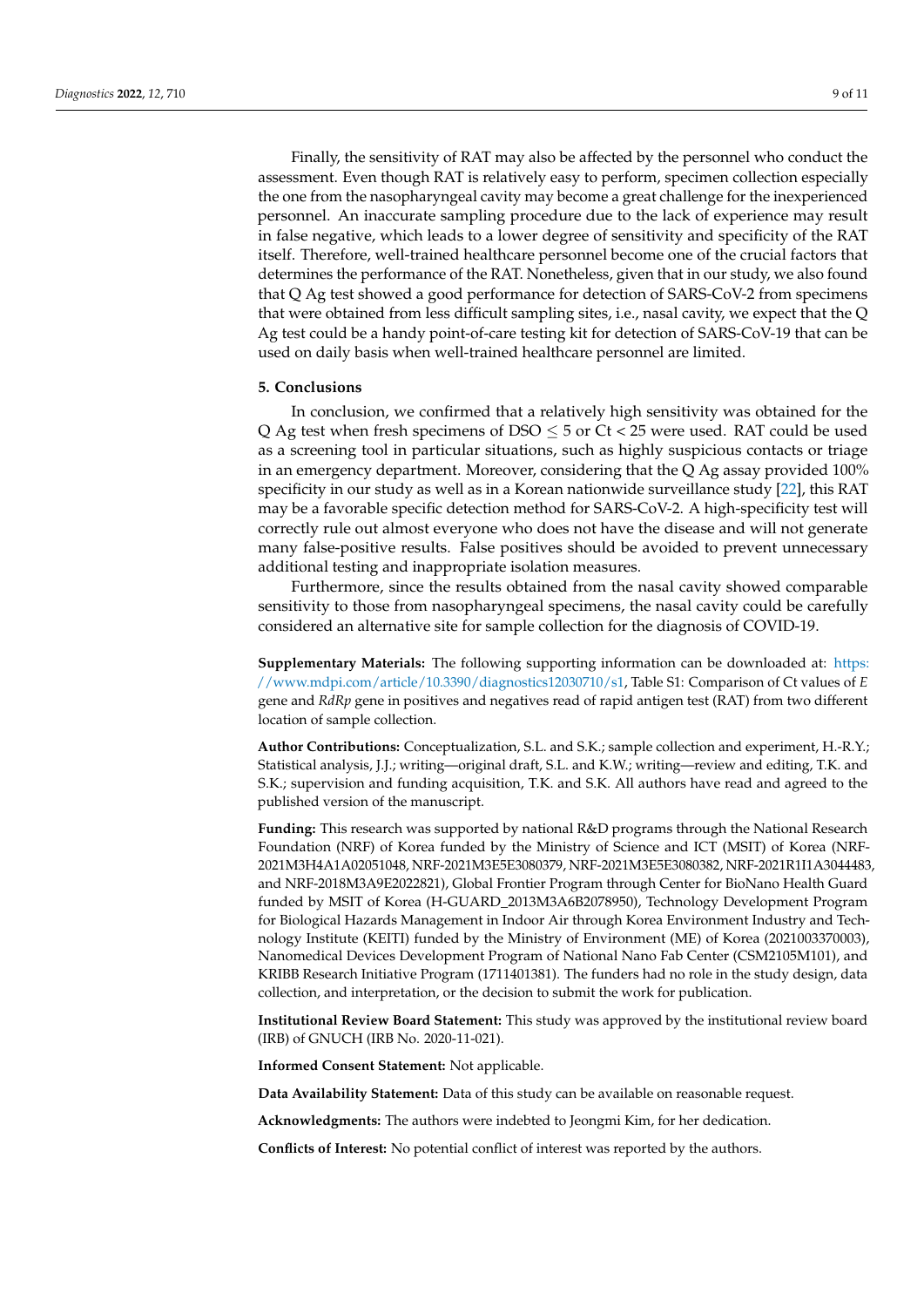# **References**

- <span id="page-9-0"></span>1. Cheng, M.P.; Papenburg, J.; Desjardins, M.; Kanjilal, S.; Quach, C.; Libman, M.; Dittrich, S.; Yansouni, C.P. Diagnostic testing for severe acute respiratory syndrome–related coronavirus 2: A narrative review. *Ann. Intern. Med.* **2020**, *172*, 726–734. [\[CrossRef\]](http://doi.org/10.7326/M20-1301) [\[PubMed\]](http://www.ncbi.nlm.nih.gov/pubmed/32282894)
- <span id="page-9-1"></span>2. Younes, N.; Al-Sadeq, D.W.; Al-Jighefee, H.; Younes, S.; Al-Jamal, O.; Daas, H.I.; Yassine, H.; Nasrallah, G.K. Challenges in laboratory diagnosis of the novel coronavirus SARS-CoV-2. *Viruses* **2020**, *12*, 582. [\[CrossRef\]](http://doi.org/10.3390/v12060582) [\[PubMed\]](http://www.ncbi.nlm.nih.gov/pubmed/32466458)
- <span id="page-9-2"></span>3. Cerutti, F.; Burdino, E.; Milia, M.G.; Allice, T.; Gregori, G.; Bruzzone, B.; Ghisetti, V. Urgent need of rapid tests for SARS CoV-2 antigen detection: Evaluation of the SD-Biosensor antigen test for SARS-CoV-2. *J. Clin. Virol.* **2020**, *132*, 104654. [\[CrossRef\]](http://doi.org/10.1016/j.jcv.2020.104654) [\[PubMed\]](http://www.ncbi.nlm.nih.gov/pubmed/33053494)
- <span id="page-9-3"></span>4. May, L.; Tran, N.; Ledeboer, N.A. Point-of-care COVID-19 testing in the emergency department: Current status and future prospects. *Expert Rev. Mol. Diagn.* **2021**, *21*, 1333–1340. [\[CrossRef\]](http://doi.org/10.1080/14737159.2021.2005582)
- <span id="page-9-4"></span>5. Dinnes, J.; Deeks, J.J.; Berhane, S.; Taylor, M.; Adriano, A.; Davenport, C.; Dittrich, S.; Emperador, D.; Takwoingi, Y.; Cunningham, J. Rapid, point-of-care antigen and molecular-based tests for diagnosis of SARS-CoV-2 infection. *Cochrane Database Sys. Rev.* **2021**.
- <span id="page-9-5"></span>6. Mak, G.C.; Cheng, P.K.; Lau, S.S.; Wong, K.K.; Lau, C.; Lam, E.T.; Chan, R.C.; Tsang, D.N. Evaluation of rapid antigen test for detection of SARS-CoV-2 virus. *J. Clin. Virol.* **2020**, *129*, 104500. [\[CrossRef\]](http://doi.org/10.1016/j.jcv.2020.104500)
- <span id="page-9-6"></span>7. Peeling, R.W.; Olliaro, P.L.; Boeras, D.I.; Fongwen, N. Scaling up COVID-19 rapid antigen tests: Promises and challenges. *Lancet Infect. Dis.* **2021**, *21*, e290–e295. [\[CrossRef\]](http://doi.org/10.1016/S1473-3099(21)00048-7)
- <span id="page-9-7"></span>8. Abusrewil, Z.; Alhudiri, I.M.; Kaal, H.H.; El Meshri, S.E.; Ebrahim, F.O.; Dalyoum, T.; Efrefer, A.A.; Ibrahim, K.; Elfghi, M.B.; Abusrewil, S. Time scale performance of rapid antigen testing for SARS-CoV-2: Evaluation of 10 rapid antigen assays. *J. Med. Virol.* **2021**, *93*, 6512–6518. [\[CrossRef\]](http://doi.org/10.1002/jmv.27186)
- <span id="page-9-8"></span>9. Vasoo, S.; Stevens, J.; Singh, K. Rapid antigen tests for diagnosis of pandemic (Swine) influenza A/H1N1. *Clin. Infect. Dis.* **2009**, *49*, 1090–1093. [\[CrossRef\]](http://doi.org/10.1086/644743) [\[PubMed\]](http://www.ncbi.nlm.nih.gov/pubmed/19725784)
- <span id="page-9-9"></span>10. World Health Organization. Advice on the Use of Point-of-Care Immunodiagnostic Tests for COVID-19. Available online: [https://](https://www.who.int/news-room/commentaries/detail/advice-on-the-use-of-point-of-care-immunodiagnostic-tests-for-covid-19) [www.who.int/news-room/commentaries/detail/advice-on-the-use-of-point-of-care-immunodiagnostic-tests-for-covid-19](https://www.who.int/news-room/commentaries/detail/advice-on-the-use-of-point-of-care-immunodiagnostic-tests-for-covid-19) (accessed on 3 February 2022).
- <span id="page-9-10"></span>11. World Health Organization. Antigen-Detection in the Diagnosis of SARS-CoV-2 Infection Using Rapid Immunoassays: Interim Guidance. Available online: <https://apps.who.int/iris/handle/10665/334253> (accessed on 3 February 2022).
- <span id="page-9-11"></span>12. Iezzi, R.; Valente, I.; Cina, A.; Posa, A.; Contegiacomo, A.; Alexandre, A.; D'Argento, F.; Lozupone, E.; Barone, M.; Giubbolini, F. Longitudinal study of interventional radiology activity in a large metropolitan Italian tertiary care hospital: How the COVID-19 pandemic emergency has changed our activity. *Eur. Radiol.* **2020**, *30*, 6940–6949. [\[CrossRef\]](http://doi.org/10.1007/s00330-020-07041-y)
- <span id="page-9-12"></span>13. Papi, C.; Spagni, G.; Alexandre, A.; Calabresi, P.; Della Marca, G.; Broccolini, A. Unprotected stroke management in an undiagnosed case of Severe Acute Respiratory Syndrome Coronavirus 2 infection. *J. Stroke Cerebrovasc. Dis.* **2020**, *29*, 104981. [\[CrossRef\]](http://doi.org/10.1016/j.jstrokecerebrovasdis.2020.104981) [\[PubMed\]](http://www.ncbi.nlm.nih.gov/pubmed/32807416)
- <span id="page-9-13"></span>14. Kevadiya, B.D.; Machhi, J.; Herskovitz, J.; Oleynikov, M.D.; Blomberg, W.R.; Bajwa, N.; Soni, D.; Das, S.; Hasan, M.; Patel, M. Diagnostics for SARS-CoV-2 infections. *Nat. Mater.* **2021**, *20*, 593–605. [\[CrossRef\]](http://doi.org/10.1038/s41563-020-00906-z)
- <span id="page-9-14"></span>15. Lee, R.A.; Herigon, J.C.; Benedetti, A.; Pollock, N.R.; Denkinger, C.M. Performance of saliva, oropharyngeal swabs, and nasal swabs for SARS-CoV-2 molecular detection: A systematic review and meta-analysis. *J. Clin. Microbiol.* **2021**, *59*, e02881-20. [\[CrossRef\]](http://doi.org/10.1128/JCM.02881-20) [\[PubMed\]](http://www.ncbi.nlm.nih.gov/pubmed/33504593)
- <span id="page-9-15"></span>16. Heikkinen, T.; Marttila, J.; Salmi, A.A.; Ruuskanen, O. Nasal swab versus nasopharyngeal aspirate for isolation of respiratory viruses. *J. Clin. Microbiol.* **2002**, *40*, 4337–4339. [\[CrossRef\]](http://doi.org/10.1128/JCM.40.11.4337-4339.2002) [\[PubMed\]](http://www.ncbi.nlm.nih.gov/pubmed/12409425)
- <span id="page-9-16"></span>17. See, A.; Toh, S.T. Respiratory sampling for severe acute respiratory syndrome coronavirus 2: An Overview. *Head Neck* **2020**, *42*, 1652–1656. [\[CrossRef\]](http://doi.org/10.1002/hed.26232)
- <span id="page-9-17"></span>18. LeBlanc, J.J.; Heinstein, C.; MacDonald, J.; Pettipas, J.; Hatchette, T.F.; Patriquin, G. A combined oropharyngeal/nares swab is a suitable alternative to nasopharyngeal swabs for the detection of SARS-CoV-2. *J. Clin. Virol.* **2020**, *128*, 104442. [\[CrossRef\]](http://doi.org/10.1016/j.jcv.2020.104442) [\[PubMed\]](http://www.ncbi.nlm.nih.gov/pubmed/32540034)
- <span id="page-9-18"></span>19. Ipp, M.; Carson, S.; Petric, M.; Parkin, P. Rapid painless diagnosis of viral respiratory infection. *Arch. Dis. Child.* **2002**, *86*, 372–373. [\[CrossRef\]](http://doi.org/10.1136/adc.86.5.372) [\[PubMed\]](http://www.ncbi.nlm.nih.gov/pubmed/11970936)
- <span id="page-9-19"></span>20. Heikkinen, T.; Salmi, A.A.; Ruuskanen, O. Comparative study of nasopharyngeal aspirate and nasal swab specimens for detection of influenza. *Br. Med. J.* **2001**, *322*, 138. [\[CrossRef\]](http://doi.org/10.1136/bmj.322.7279.138)
- <span id="page-9-20"></span>21. Nodell, B. NEJM Paper Is Compendium on Rapid Tests for COVID-19. Available online: [https://newsroom.uw.edu/news/nejm](https://newsroom.uw.edu/news/nejm-paper-compendium-rapid-tests-covid-19)[paper-compendium-rapid-tests-covid-19](https://newsroom.uw.edu/news/nejm-paper-compendium-rapid-tests-covid-19) (accessed on 21 February 2022).
- <span id="page-9-21"></span>22. Lee, J.; Kim, S.Y.; Huh, H.J.; Kim, N.; Sung, H.; Lee, H.; Roh, K.H.; Kim, T.S.; Hong, K.H. Clinical performance of the standard Q COVID-19 rapid antigen test and simulation of its real-world application in Korea. *Ann. Lab. Med.* **2021**, *41*, 588–592. [\[CrossRef\]](http://doi.org/10.3343/alm.2021.41.6.588) [\[PubMed\]](http://www.ncbi.nlm.nih.gov/pubmed/34108286)
- <span id="page-9-22"></span>23. Oh, S.-M.; Jeong, H.; Chang, E.; Choe, P.G.; Kang, C.K.; Park, W.B.; Kim, T.S.; Kwon, W.Y.; Oh, M.-D.; Kim, N.J. Clinical application of the standard Q COVID-19 Ag Test for the detection of SARS-CoV-2 infection. *J. Korean Med. Sci.* **2021**, *36*, 1–5. [\[CrossRef\]](http://doi.org/10.3346/jkms.2021.36.e101) [\[PubMed\]](http://www.ncbi.nlm.nih.gov/pubmed/33847084)
- <span id="page-9-23"></span>24. Yilmaz Gulec, E.; Cesur, N.P.; Yesilyurt Fazlioğlu, G.; Kazezoğlu, C. Effect of different storage conditions on COVID-19 RT-PCR results. *J. Med. Virol.* **2021**, *93*, 6575–6581. [\[CrossRef\]](http://doi.org/10.1002/jmv.27204) [\[PubMed\]](http://www.ncbi.nlm.nih.gov/pubmed/34260086)